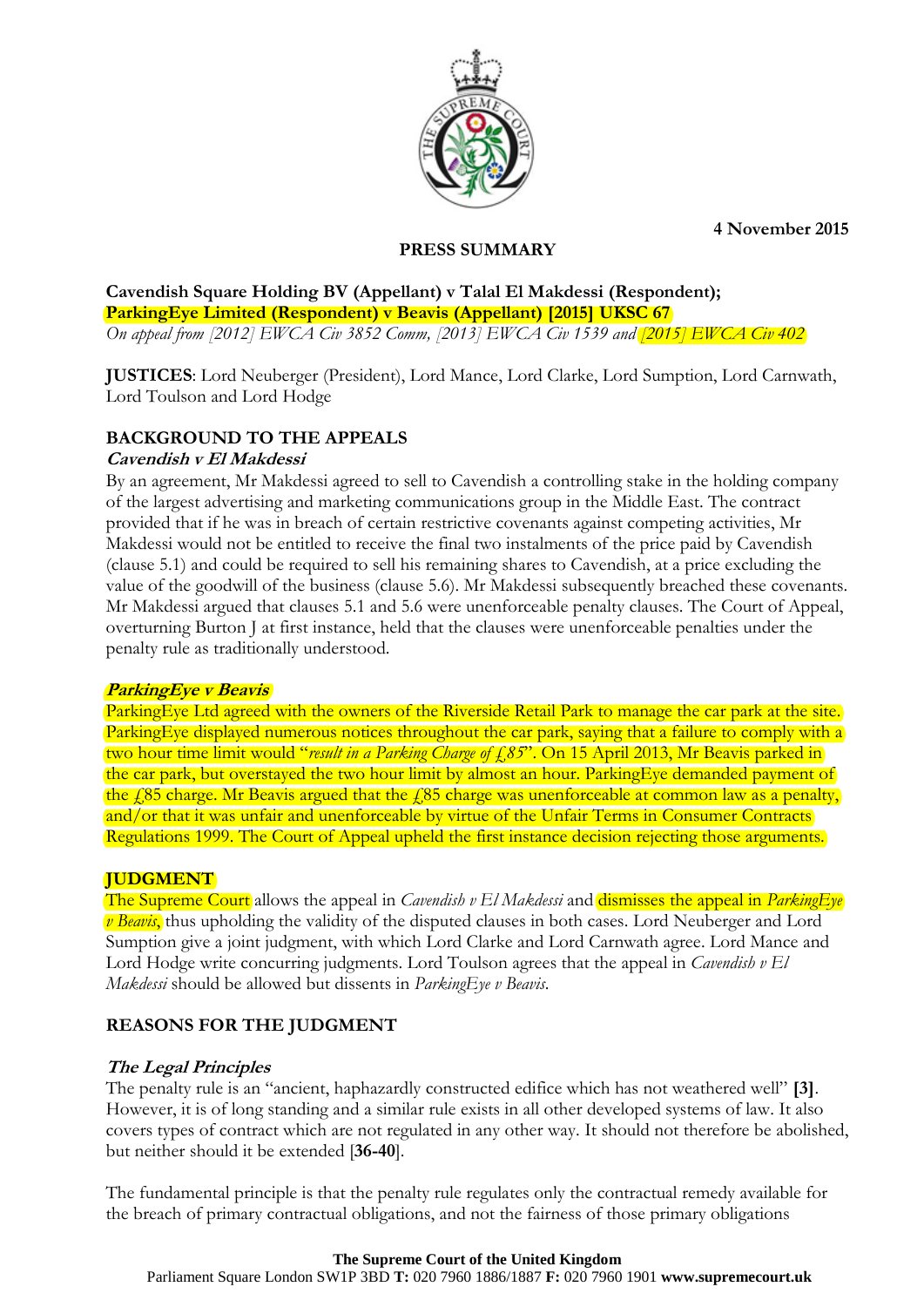themselves **[13]**. The relevant contractual remedy typically stipulates payment of money, but it equally applies to obligations to transfer assets, or clauses where one party forfeits a deposit following its' own breach of contract **[14-18]**.

What makes a contractual provision penal? Lord Dunedin's tests in *Dunlop Pneumatic Tyre Company Ltd. v New Garage and Motor Company Ltd.* [1915] AC 79 have too often been treated as a code. The speeches of the rest of the Appellate Committee, particularly Lord Atkinson, are at least as important. The validity of a clause providing for the consequences of a breach of contract depends on whether the innocent party can be said to have a legitimate interest in the enforcement of the clause. There is a legitimate interest in the recovery of a sum constituting a reasonable pre-estimate of damages, but the innocent party may have a legitimate interest in performance which extends beyond the recovery of pecuniary compensation. The law will not generally uphold a contractual remedy where the adverse impact of that remedy significantly exceeds the innocent party's legitimate interest [**18-30**].

The concepts of 'deterrence' and "genuine pre-estimate of loss" are unhelpful. **The true test is whether the impugned provision is a secondary obligation which imposes a detriment on the contract-breaker out of all proportion to any legitimate interest of the innocent party in the enforcement of the primary obligation [32]**.

Lord Mance agrees with that test. The first step is to consider whether any (and if so what) legitimate business interest is served and protected by the clause, and if so and secondly, whether the provision made for that interest is extravagant, exorbitant or unconscionable **[152]**. The penalty doctrine has been applied to clauses withholding payments, and transfers of moneys worth **[154-159]**, and may be considered alongside relief against forfeiture **[161]**. It should not be abolished or restricted: its existence is justified by its longstanding invocation and endorsement in the United Kingdom, Europe and across common law jurisdictions **[162-170]**.

Lord Hodge concurs, reviewing the authorities from England and Scotland and the historical development of the doctrine in Scots law. The doctrine only applies to secondary obligations arising out of a breach of contract, but is not confined to cases requiring the payment of money on breach. It applies to clauses withholding payments on breach, clauses requiring the party in breach to transfer property, and clauses requiring payment of a non-refundable deposit if that deposit is "not reasonable as earnest money" (particularly where such a clause exceeds the percentage set by long-established practice) **[234-241]**. The test is whether the sum or remedy stipulated as a consequence of a breach of contract is exorbitant or unconscionable when regard is had to the innocent party's interest in the performance of the contract. A clause fixing a level of damages payable on breach will be a penalty if there is an extravagant disproportion between the stipulated sum and the highest level of damages that could possibly arise from the breach **[255]**.

Lord Toulson agrees with Lord Hodge's formulation of the test above, and with Lord Mance and Lord Hodge on the relationship between penalty and forfeiture clauses **[294]**.

# **Application to Cavendish v El Makdessi**

The court concludes that neither clause 5.1 nor clause 5.6 are unenforceable penalty clauses, and accordingly allows the appeal.

Clause 5.1 is a price adjustment clause. It is not a secondary provision but a primary obligation. The Sellers earn consideration for their shares by (amongst other things) observing the restrictive covenants. Whilst clause 5.1 has no relationship with the measure of loss attributable to the breach, Cavendish also had a legitimate interest in the observance of the restrictive covenants, in order to protect the goodwill of the Group generally. The goodwill of the business was critical to Cavendish and the loyalty of Mr Makdessi was critical to the goodwill. The court cannot assess the precise value of that obligation or determine how much less Cavendish would have paid for the business without the benefit of the restrictive covenants. The parties were the best judges of how it should be reflected in their agreement **[73-75]**.